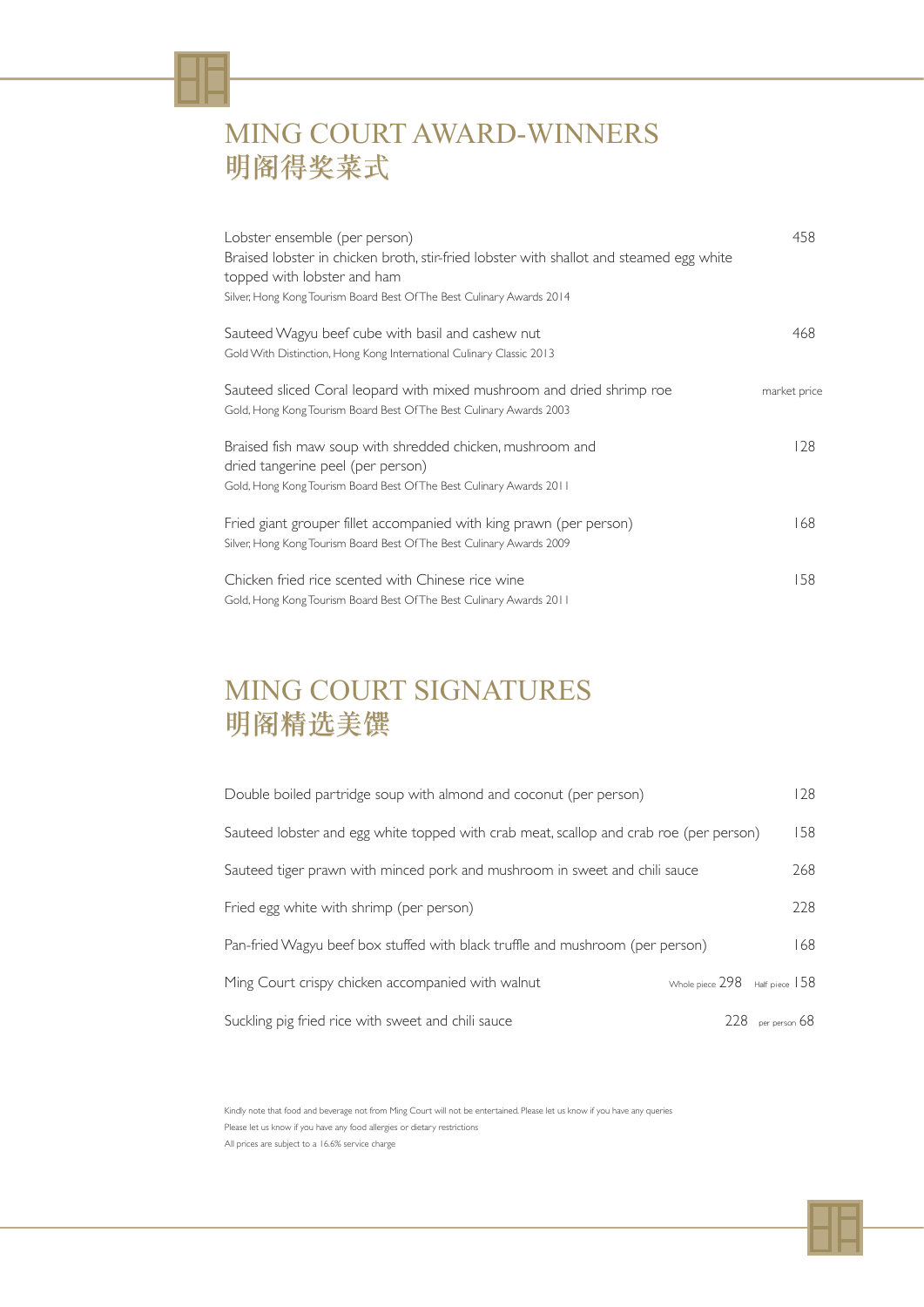| Shanghainese deep-fried cod fish in brown sauce with cinnamon | 258 |
|---------------------------------------------------------------|-----|
| Homemade bean curd filled with vegetable and mushroom         | 68  |
| Marinated abalone and jelly fish in vinegar sauce             | 128 |
| Drunken roe crab in Chinese rice wine                         | 258 |
| Poached chicken served in scallion oli                        | 108 |
| Deep-fried prawn with wasabi and mayonnaise dressing          | 128 |
| Deep-fried bean curd with spiced salt                         | 68  |
| Asparagus lettuce in chili oil                                | 68  |

### APPETIZER 特色头盘

Kindly note that food and beverage not from Ming Court will not be entertained. Please let us know if you have any queries Please let us know if you have any food allergies or dietary restrictions All prices are subject to a 16.6% service charge



| Roasted suckling pig<br>Please wait approximately 40 minutes for your dish to be cooked     | Whole piece 988 | Half piece $528$ |
|---------------------------------------------------------------------------------------------|-----------------|------------------|
| Barbecued Kurobuta pork                                                                     |                 | 198              |
| Roasted goose                                                                               |                 | 198              |
| Chef's soy chicken<br>Please wait approximately 30 minutes for your dish to be cooked       | Whole piece 298 | Half piece $158$ |
| Roasted river eel with honey sauce                                                          |                 | 68               |
| Barbecued meat combination<br>Choose two from roasted goose, barbecued pork or suckling pig |                 | 288              |

# BARBECUED 明炉烧烤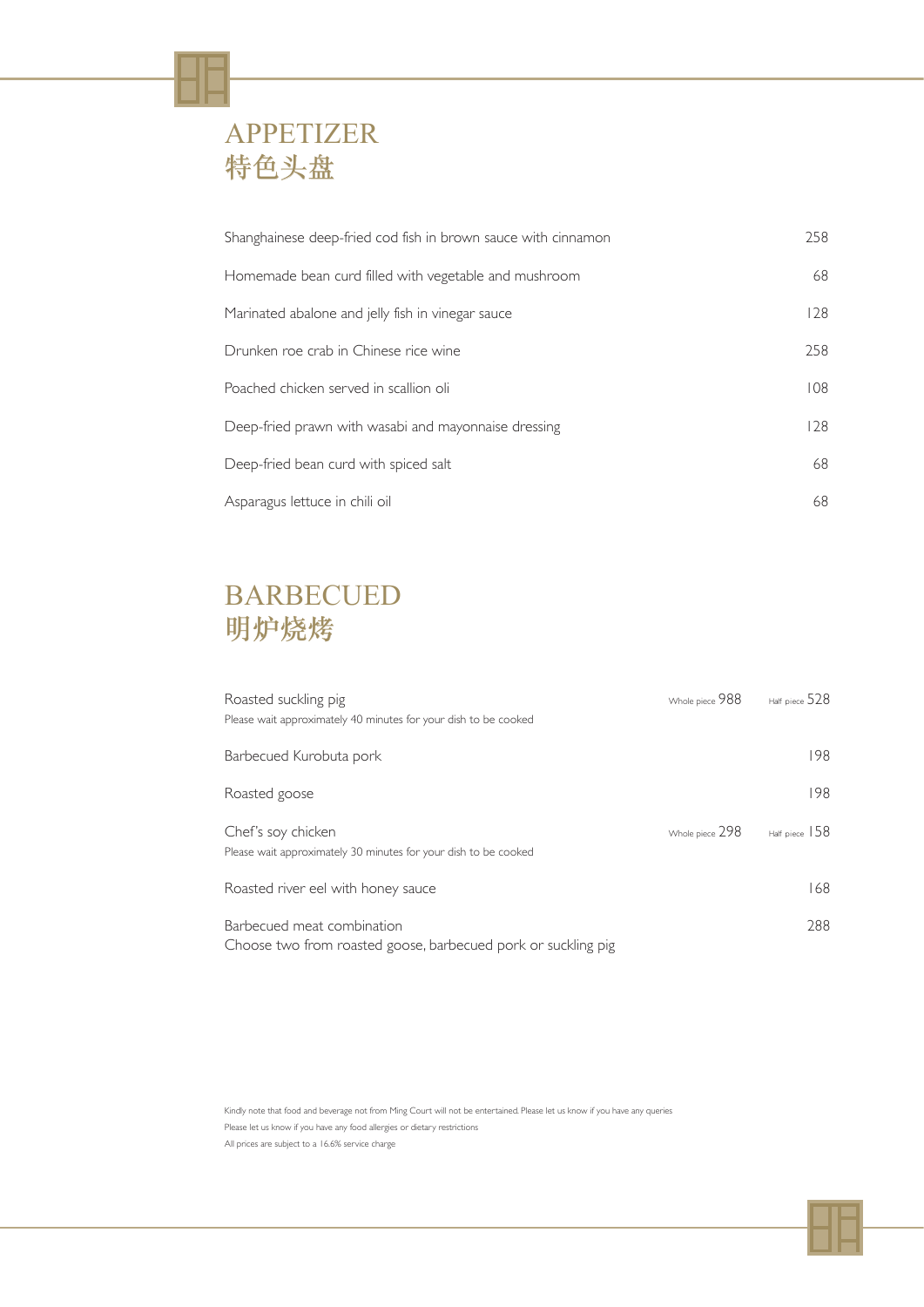# SOUP 四季汤羹

| Double boiled chicken soup with fish maw, conpoy, conch and honey melon               | 3 to 4 persons 488<br>6 to 8 persons 898 |
|---------------------------------------------------------------------------------------|------------------------------------------|
| Double boiled sea cucumber with mushroom and bamboo pith in chicken soup (per person) | 228                                      |
| Double boiled fish maw soup with mushroom and baby cabbage (per person)               | 198                                      |
| Braised fresh shrimp soup with vegetable and egg white (per person)                   | 108                                      |
| Hot and sour soup with sliced mullet (per person)                                     | 108                                      |
| Soup of the day (lunch only)                                                          | per person 88<br>3 to 5 persons $268$    |

Kindly note that food and beverage not from Ming Court will not be entertained. Please let us know if you have any queries Please let us know if you have any food allergies or dietary restrictions All prices are subject to a 16.6% service charge



| Braised imperial bird's nest with crab roe (per person)        | 580  |
|----------------------------------------------------------------|------|
| Braised imperial bird's nest in supreme broth (per person)     | 580  |
| Braised imperial bird's nest with fresh crab meat (per person) | 580  |
| Braised imperial bird's nest in chicken broth (per person)     | 580  |
| Braised imperial bird's nest with bamboo shoot (per person)    | 228. |

## BIRD'S NEST 燕窝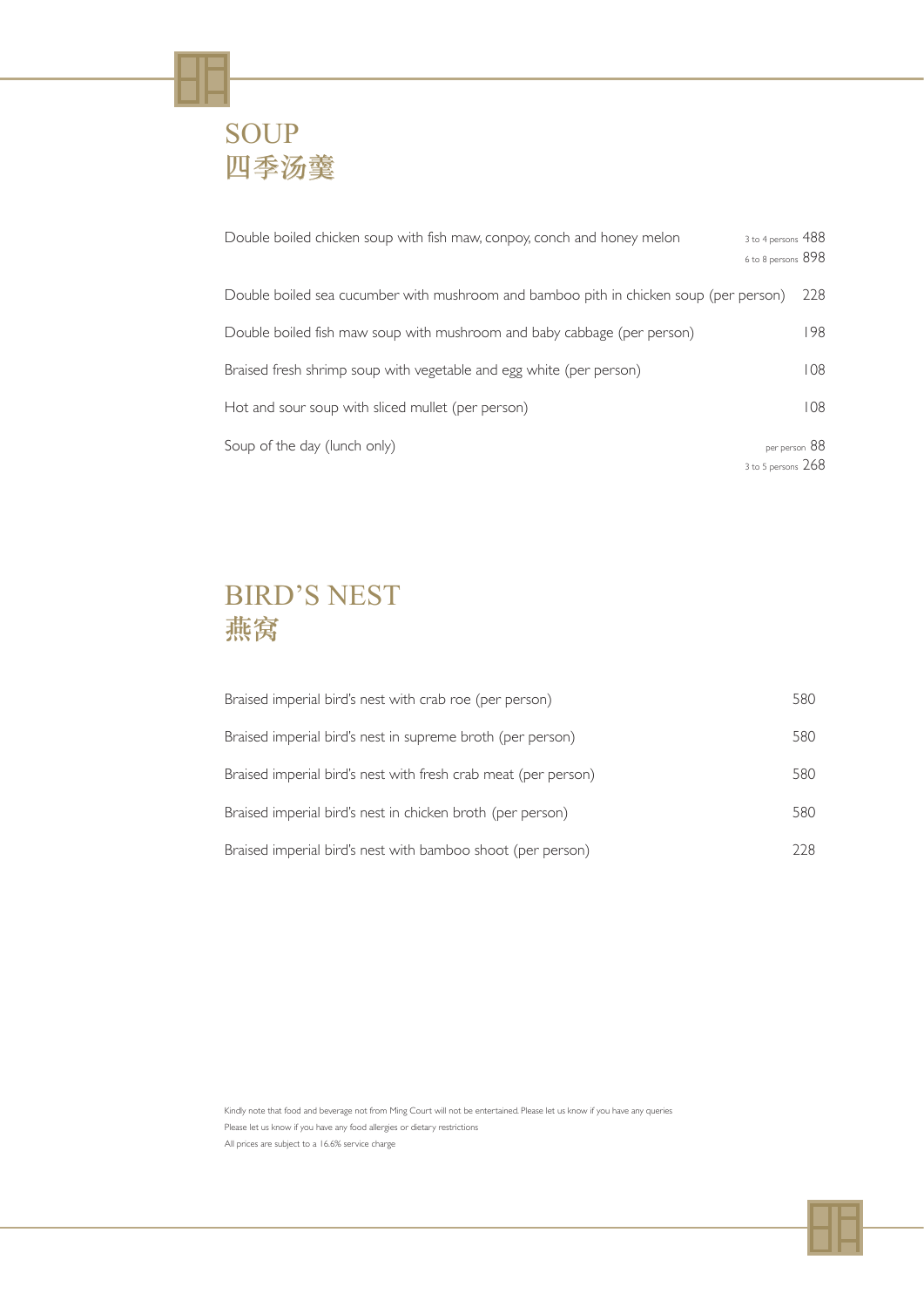Kindly note that food and beverage not from Ming Court will not be entertained. Please let us know if you have any queries Please let us know if you have any food allergies or dietary restrictions

All prices are subject to a 16.6% service charge



| Braised Middle Eastern abalone in oyster sauce (per person)              | 1080                                   |
|--------------------------------------------------------------------------|----------------------------------------|
| Braised abalone in oyster sauce (Four-Head) (per person)                 | 368                                    |
| Braised abalone in oyster sauce (Three-Head) (per person)                | 1588                                   |
| Braised abalone with sea cucumber and mushroom (per person)              | 388                                    |
| Braised fish maw in soy sauce (per person)                               | 268                                    |
| Braised sea cucumber with preserved plum (per person)                    | 228                                    |
| Braised sea cucumber with pork and shrimp paste in XO sauce (per person) | 228                                    |
| Braised dark sea cucumber with shrimp roe                                | per person 108<br>4 to 6 persons $628$ |

### ABALONE 鲍鱼海味

#### Australian lobster

Braised in supreme broth, wok-fried with ginger and spring onion, steamed with minced garlic and vermicelli, steamed with egg white and Chinese rice wine, or sauteed with vegetable

### LIVE SEAFOOD 生猛海鲜 market price

#### Baby lobster

Braised in supreme broth, wok-fried with ginger and spring onion, steamed with minced garlic and vermicelli, deep-fried with cheese and butter, or stir-fried with black pepper

Giant labird (please order one day in advance)

Coral leopard grouper Steamed with soy sauce or braised and steamed with egg white and crab roe

Tiger grouper Steamed with soy sauce, stir-fried with mushroom and shrimp roe, or steamed with green peppercorn

Red grouper Steamed with soy sauce, or steamed with green peppercorn

Da Lian abalone

Steamed with black bean sauce, steamed with dried tangerine, or stir-fried with XO sauce

#### Roe crab

Steamed with shrimp oil, steamed with egg white and Chinese rice wine, baked with ginger and spring onion, or baked with vermicelli

#### King crab (please order one day in advance)

Steamed with egg white and Chinese rice wine, baked with crab leg, or braised with rice and crab meat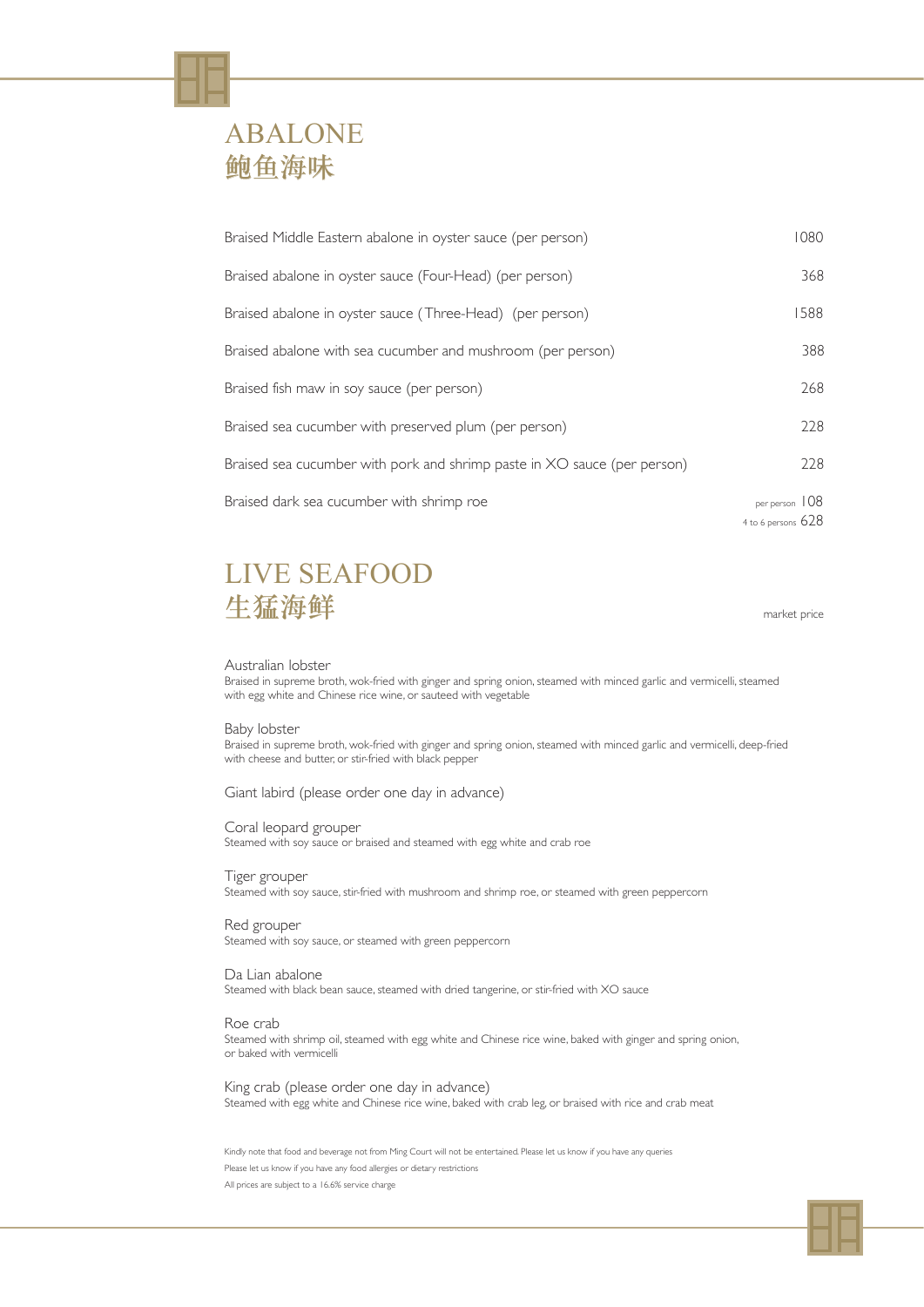| Sauteed prawn with chill sauce                                                                      | 328  |
|-----------------------------------------------------------------------------------------------------|------|
| Wok-fried American conch with vegetable                                                             | 388  |
| Steamed cod fish with vermicelli in Chinese rice wine (per person)                                  | 8    |
| Braised lobster with ham and egg white in supreme broth (per person)                                | 188  |
| Wok-fried scallop and mushroom with Yun Nan mushroom sauce                                          | 228  |
| Baked stuffed crab shell with onion and crab meat (per person)<br>(Baked with cheese or deep-fried) | l 18 |



| Stewed beef cheek in red wine and oyster sauce                      | 228 |
|---------------------------------------------------------------------|-----|
| Wok-fried Wagyu beef with garlic and spring onion                   | 468 |
| Braised pork rib with sweet soy sauce in clay pot                   | 158 |
| Wok-fried pork with vinegar sauce                                   | 158 |
| Braised Kurobuta pork with red wine and black pepper                | 188 |
| Stir-fried chicken with ginger and dried tangerine peel in clay pot | 58  |

Kindly note that food and beverage not from Ming Court will not be entertained. Please let us know if you have any queries Please let us know if you have any food allergies or dietary restrictions All prices are subject to a 16.6% service charge



## POULTRY AND MEAT 家禽,肉类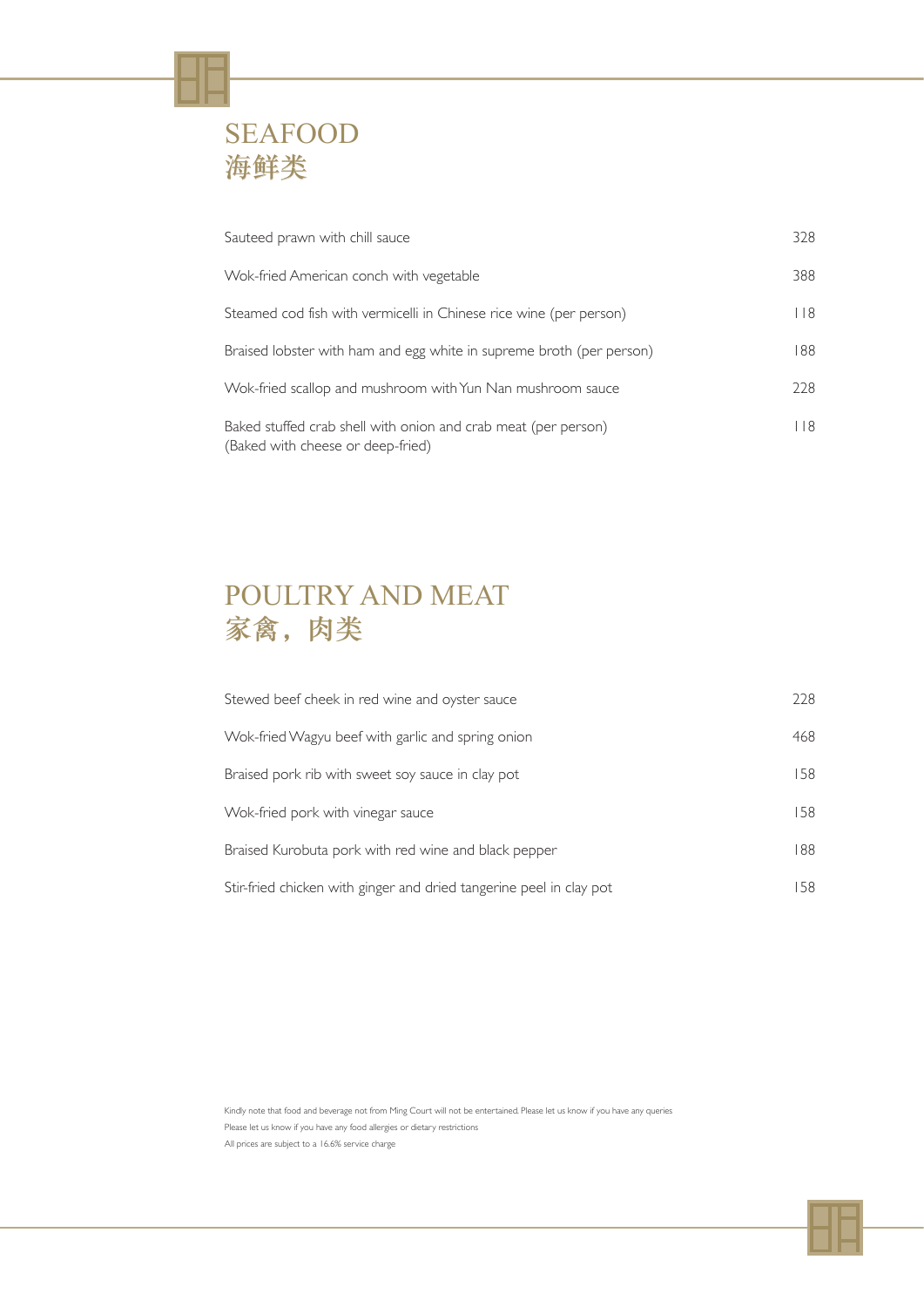| Stir-fried dragon bean with minced Kurobuta pork and marinated vegetable                                                                                             | 88  |
|----------------------------------------------------------------------------------------------------------------------------------------------------------------------|-----|
| Braised asparagus and bamboo shoot topped with crab meat and crab roe                                                                                                | 188 |
| Sauteed sweet pea with morel mushroom and lily bulb                                                                                                                  | 158 |
| Shredded fish maw, mushroom and vegetable braised in fish broth                                                                                                      | 158 |
| Bean curd and mushroom stewed with Belachan sauce serve in casserole                                                                                                 | 58  |
| Seasonal vegetable<br>Sauteed, braised in supreme broth, sauteed with minced garlic, sauteed with ginger sauce,<br>braised in fish soup, or braised in chicken broth | 118 |

## VEGETABLE, BEAN CURD 各式时蔬,豆腐

## RICE AND NOODLE 主食,饭面

Kindly note that food and beverage not from Ming Court will not be entertained. Please let us know if you have any queries Please let us know if you have any food allergies or dietary restrictions All prices are subject to a 16.6% service charge



| Stir-fried vermicelli with Alaska crab meat and osmanthus              | 158                          |
|------------------------------------------------------------------------|------------------------------|
| Braised lobster rice with egg white and egg yolk                       | 428                          |
| Shrimp fried rice with X.O sauce                                       | 158                          |
| Noodle topped with dried shrimp in scallion oil                        | 108                          |
| Fried noodle with chive and bean sprout in soy sauce                   | 98                           |
| Braised E-Fu noodle with mushroom and crab roe in lobster soup         | 218                          |
| Steamed rice with carrot and mixed mushroom in Saki sauce (per person) | 68<br>Add one abalone<br>168 |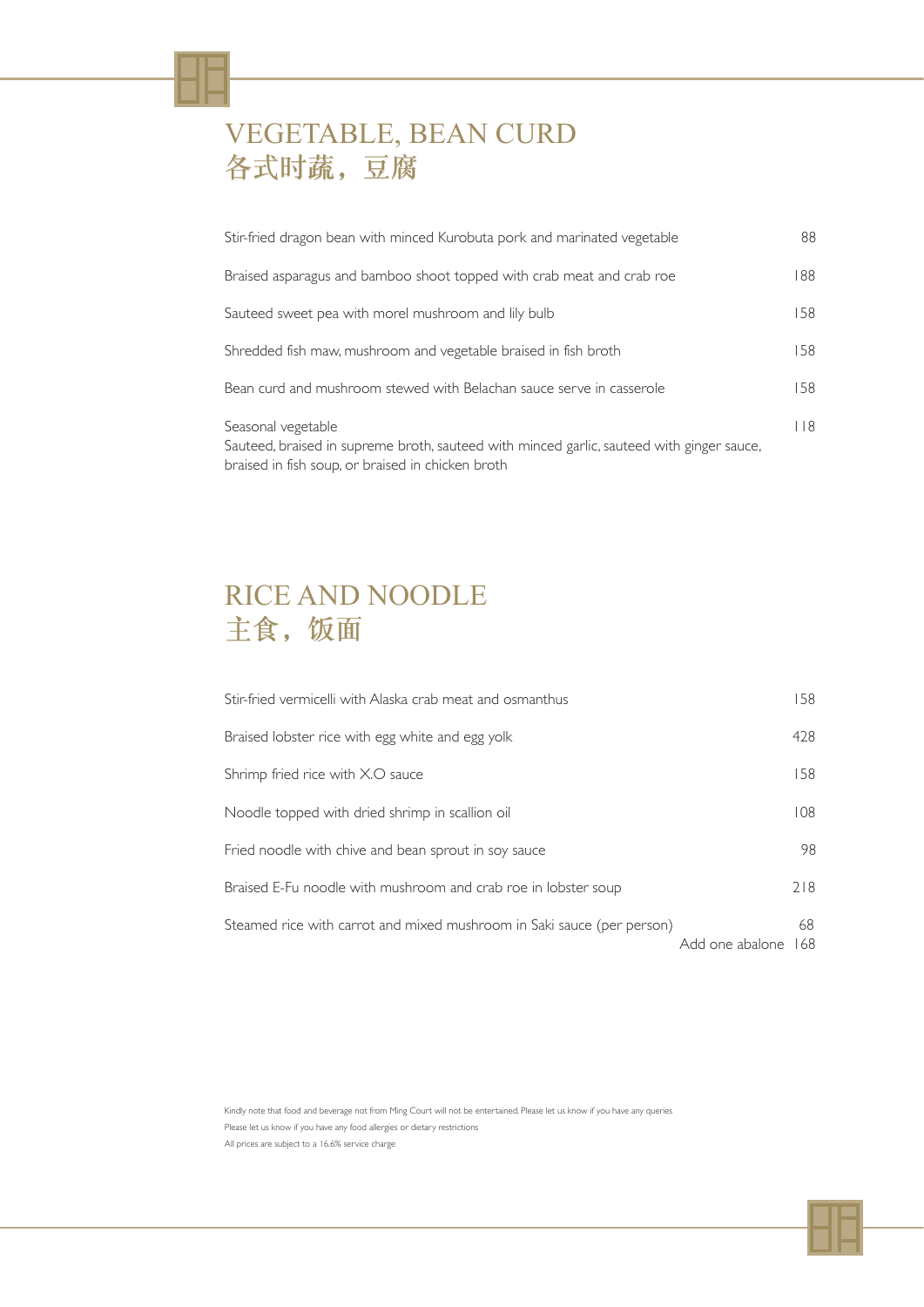| Double boiled imperial bird's nest (served with almond or coconut dressing) (per person) | 680 |
|------------------------------------------------------------------------------------------|-----|
| Healthy Tong Sui (per person)                                                            | 68  |
| Baked egg tart (3 pics)                                                                  | 68  |
| Tong Sui with pear and nostoc (per person)                                               | 88  |
| Deep-fried egg powder with syrup (3 pics)                                                | 58  |
| Sweet delights<br>Chinese yam cake stuffed with red date paste and mango paste (4 pics)  | 128 |
| Mango jelly topped with bamboo bird's nest (4 pics)                                      | 58  |
| Seasonal fruit plate (per person)                                                        | 68  |

# DESSERT 南北甜品

Kindly note that food and beverage not from Ming Court will not be entertained. Please let us know if you have any queries Please let us know if you have any food allergies or dietary restrictions All prices are subject to a 16.6% service charge